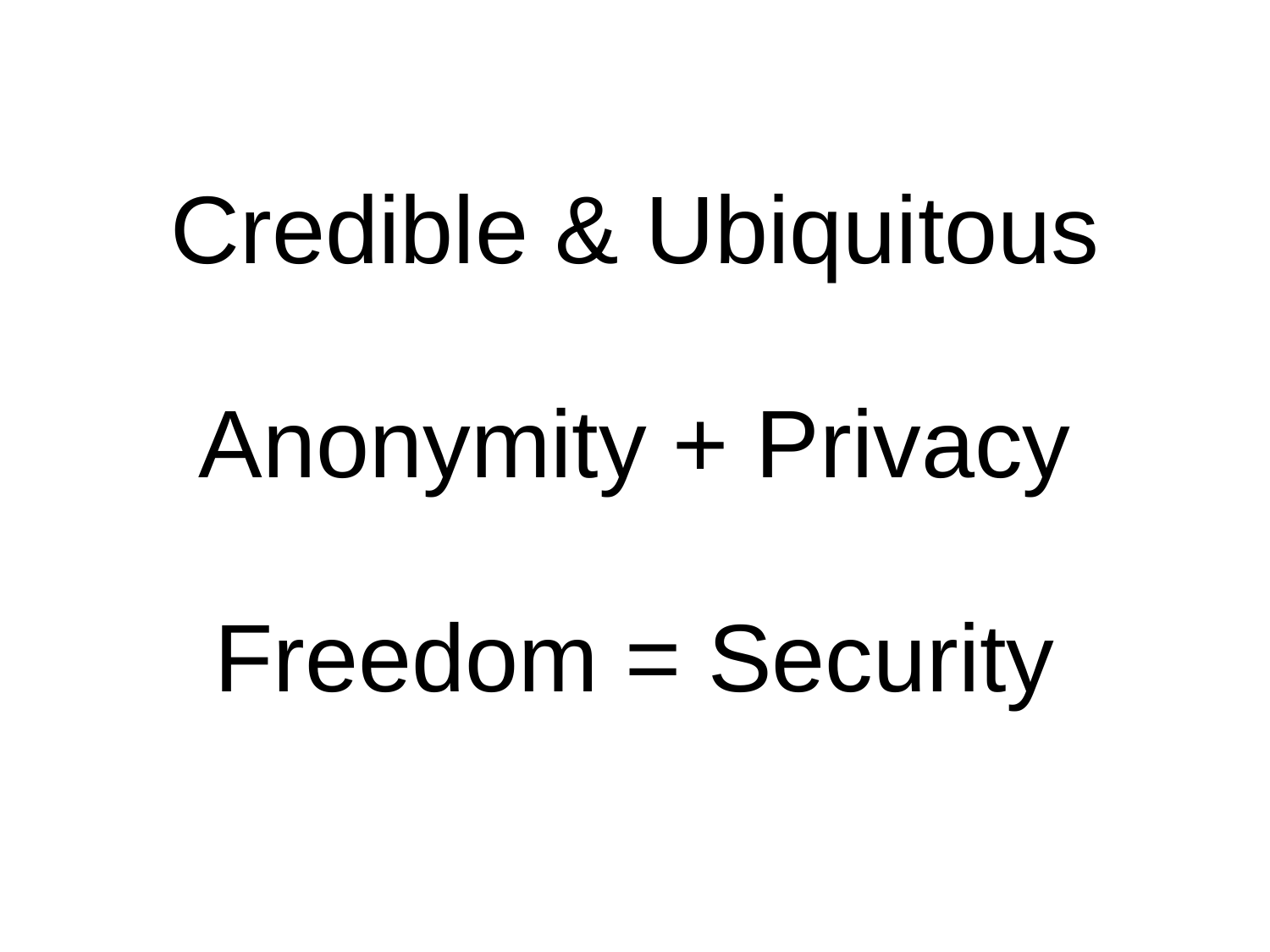



### Who am I?

## Free Speech Cultural Expression Empowered Access

(S) trategic Social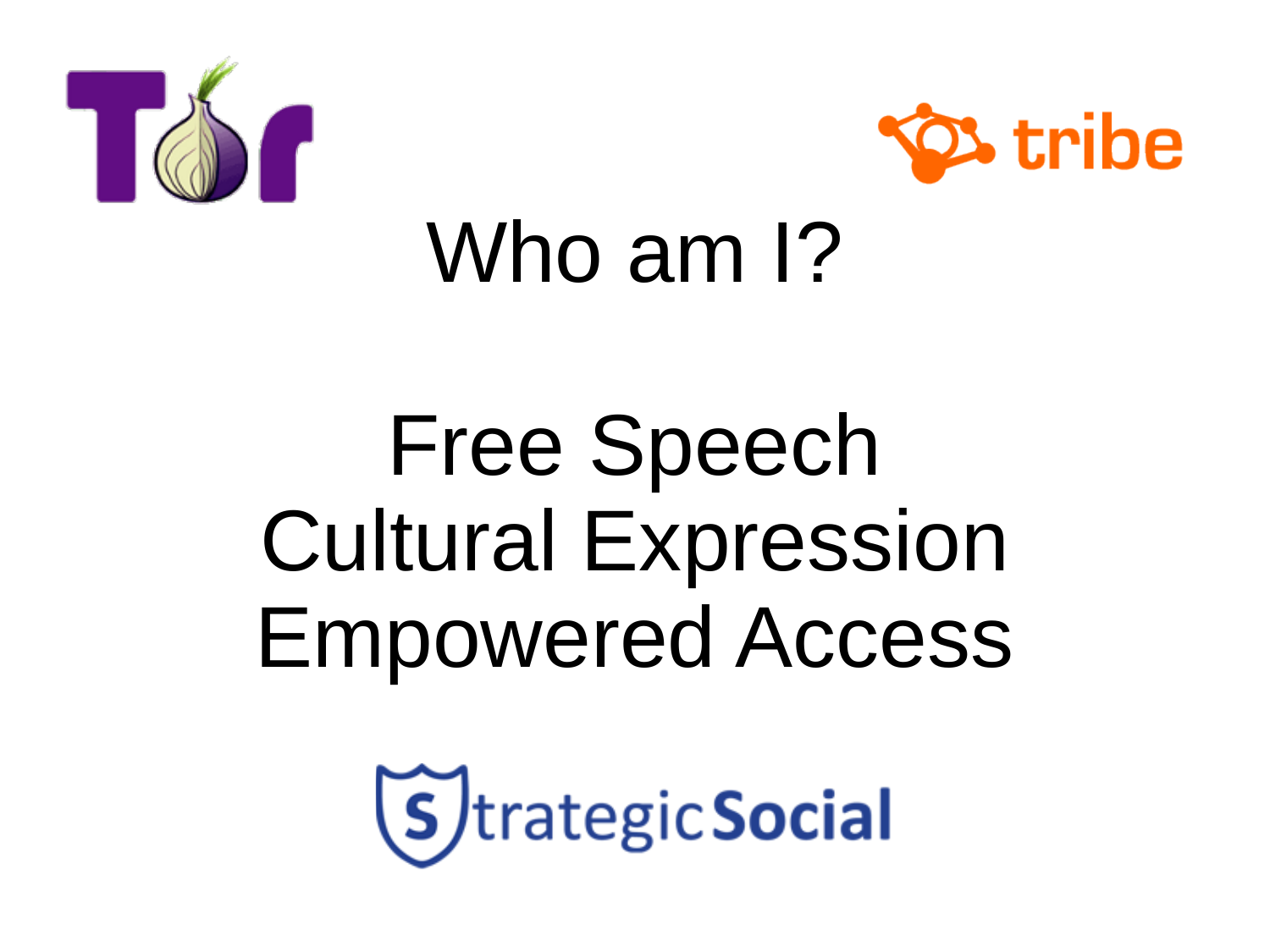## What is public is not private but it can be anonymous it can be secure and it should be uncensored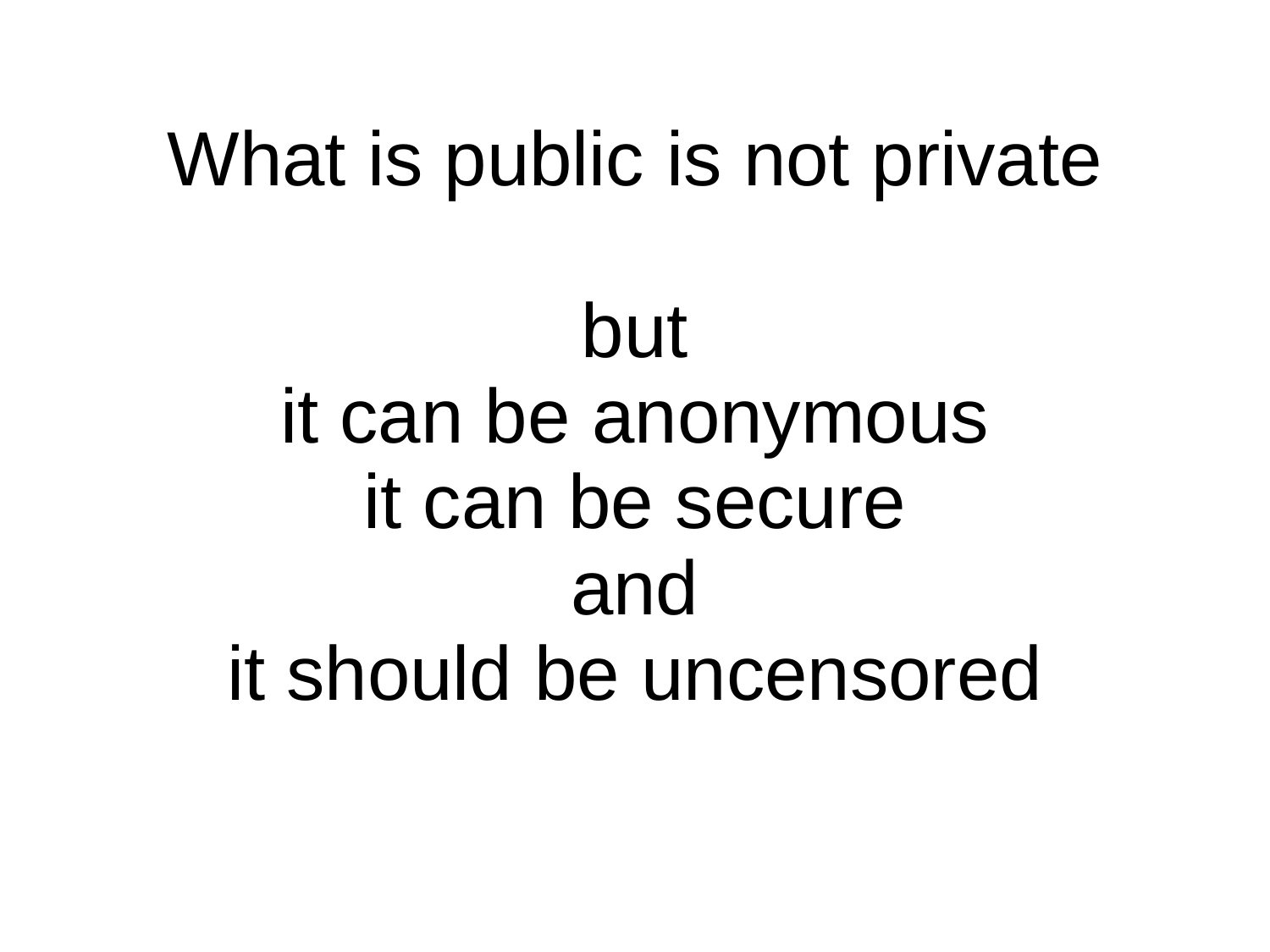Using Tor Daily: obstacles and perceptions of anonymity in social spaces on the internet

Have you heard of Tor? Have you used Tor? Do you use Tor? Do you encrypt your communications?

> "Usable Security" "Always HTTPS Everywhere"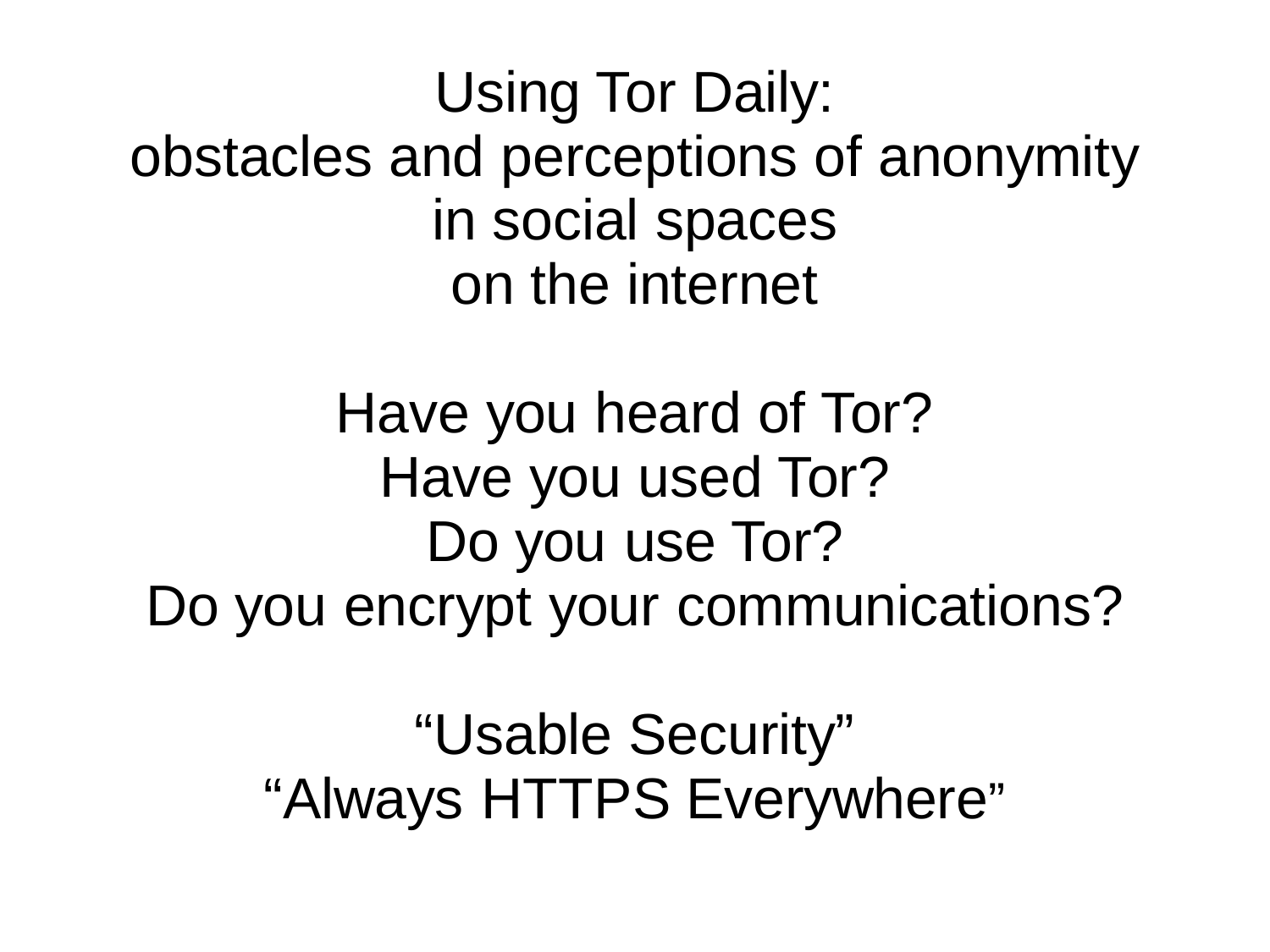### Wiretapping & Surveillance

### Data Mining

Data Selling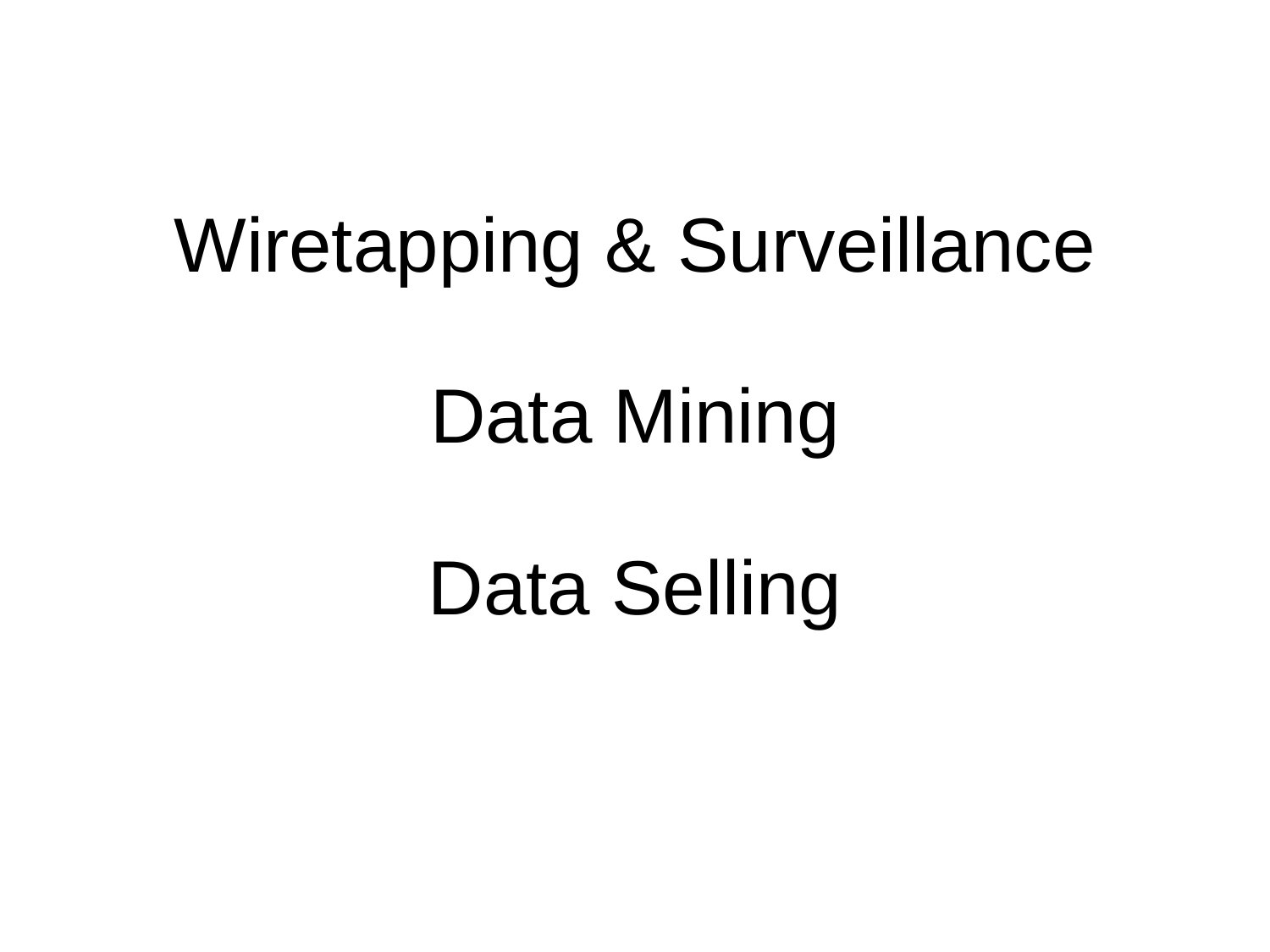## Defending Free Speech

Defamation Abuse Threats

The potential for crime isn't a reason to criminalize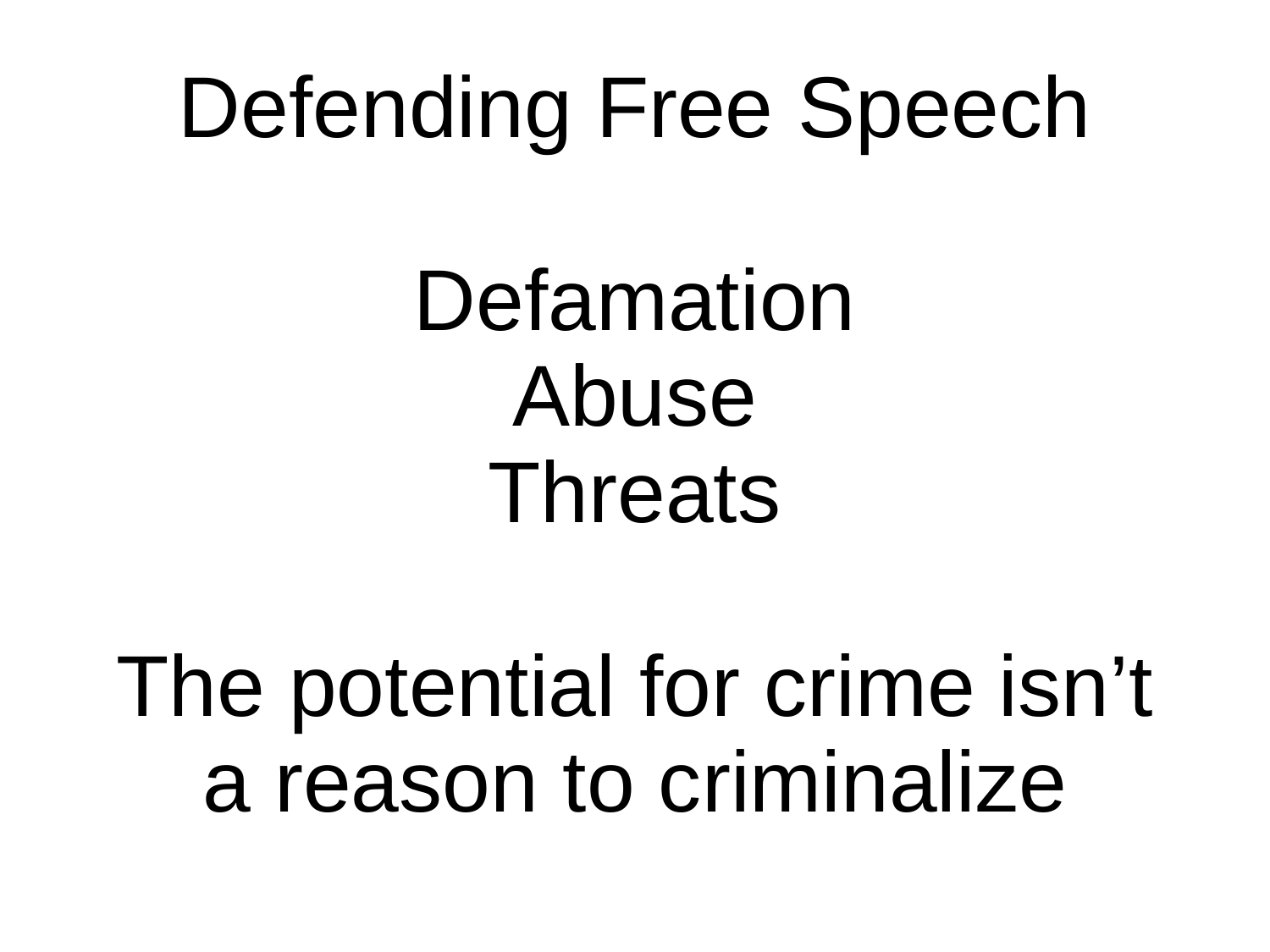### Recent Examples in the News

### Google Italy Cleveland Plain Dealer Yelp **Wiretapping**

Open Wireless Networks http://bits.blogs.nytimes.com/2010/05/1 4/google-admits-to-snooping-onpersonal-data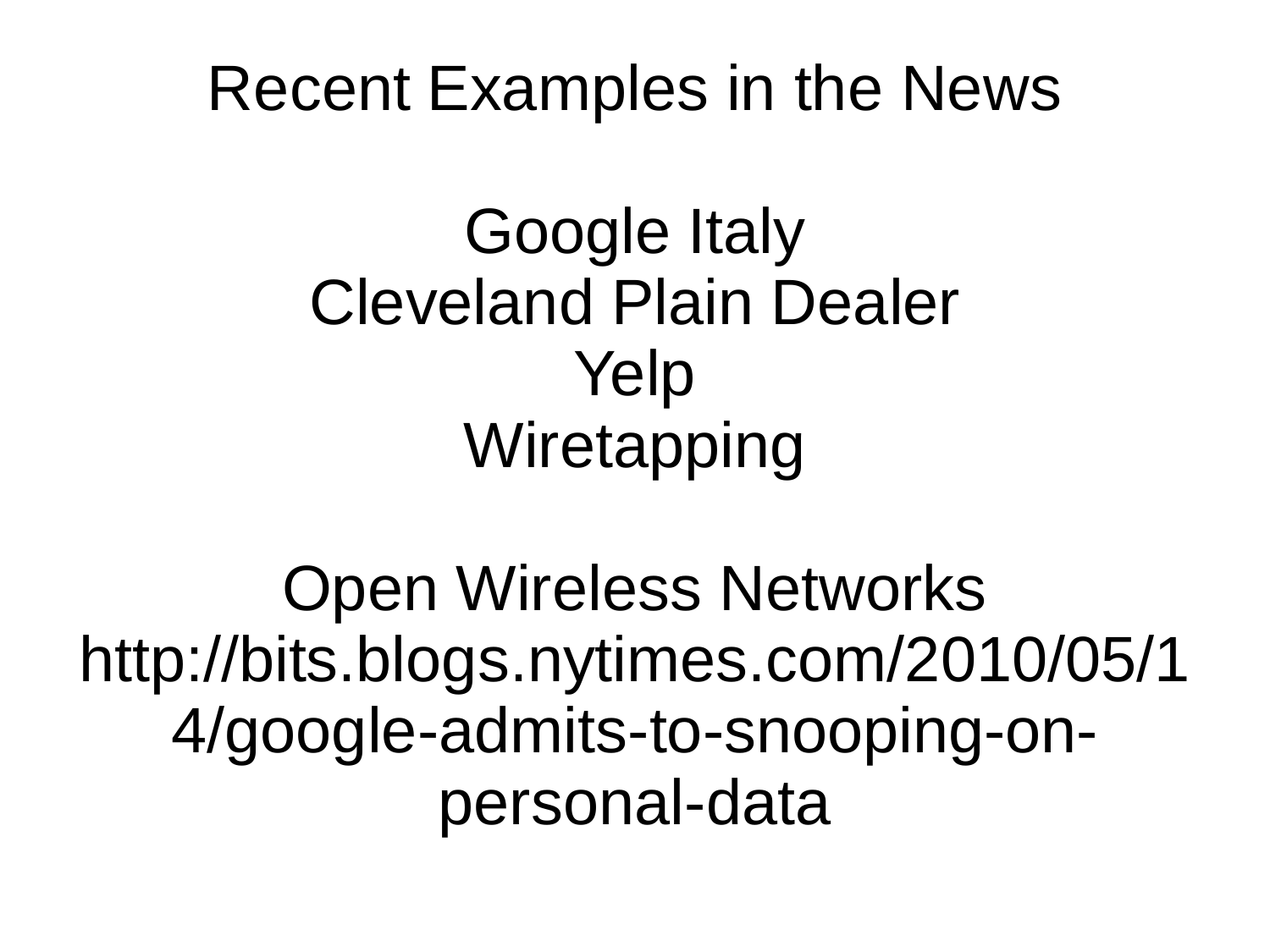### **Subpoenas**

Just Say No? http://www.slideshare.net/guest70f067f/ saying-no-to-the-government

Providers: Minimal Data Retention Users: own your hardware, control your network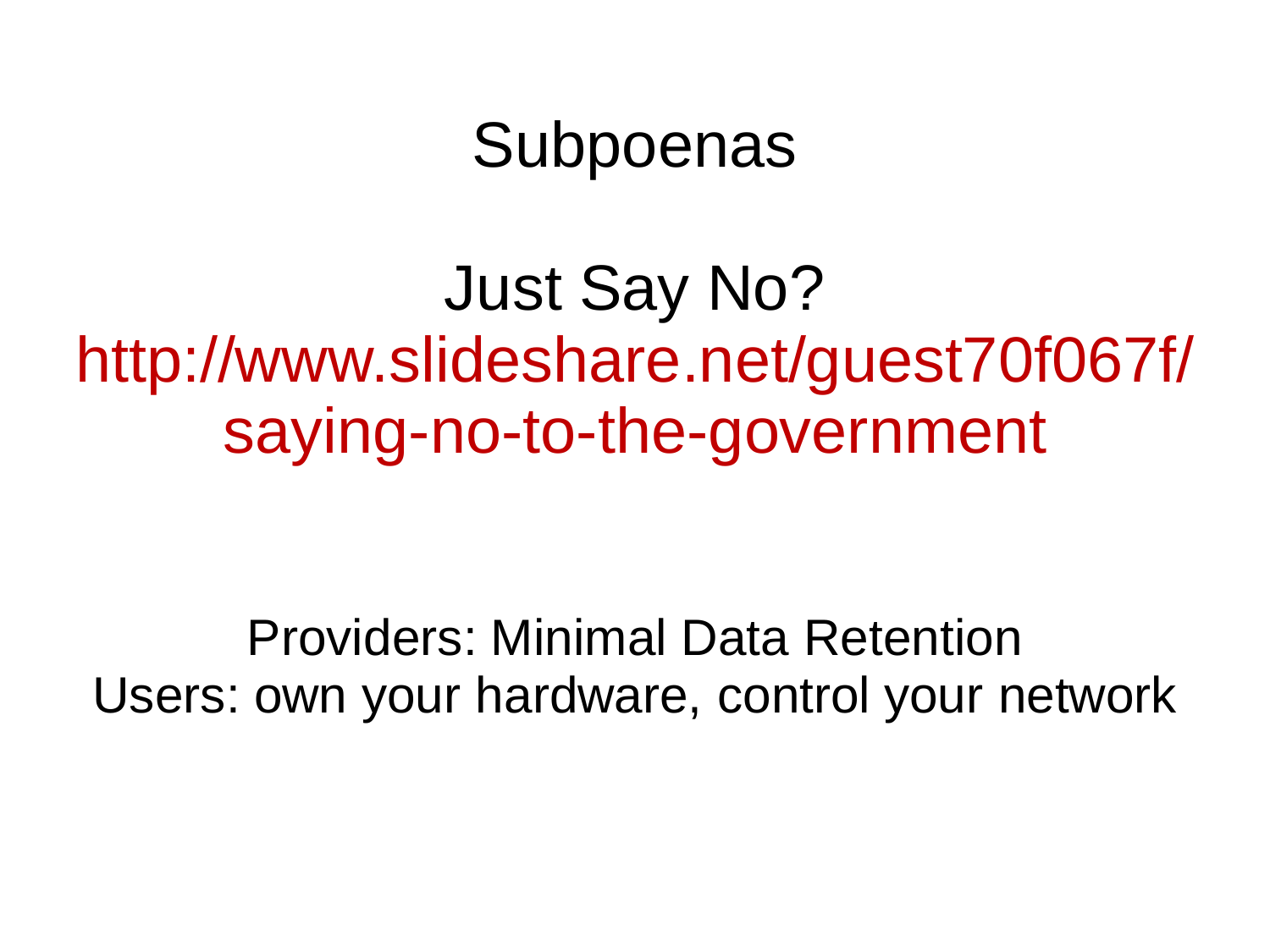#### What is Cyberwar?

#### Free expression and Security

Centralized power over the individual necessary according to the "security" companies copyright industry

Denial of service – Denial of access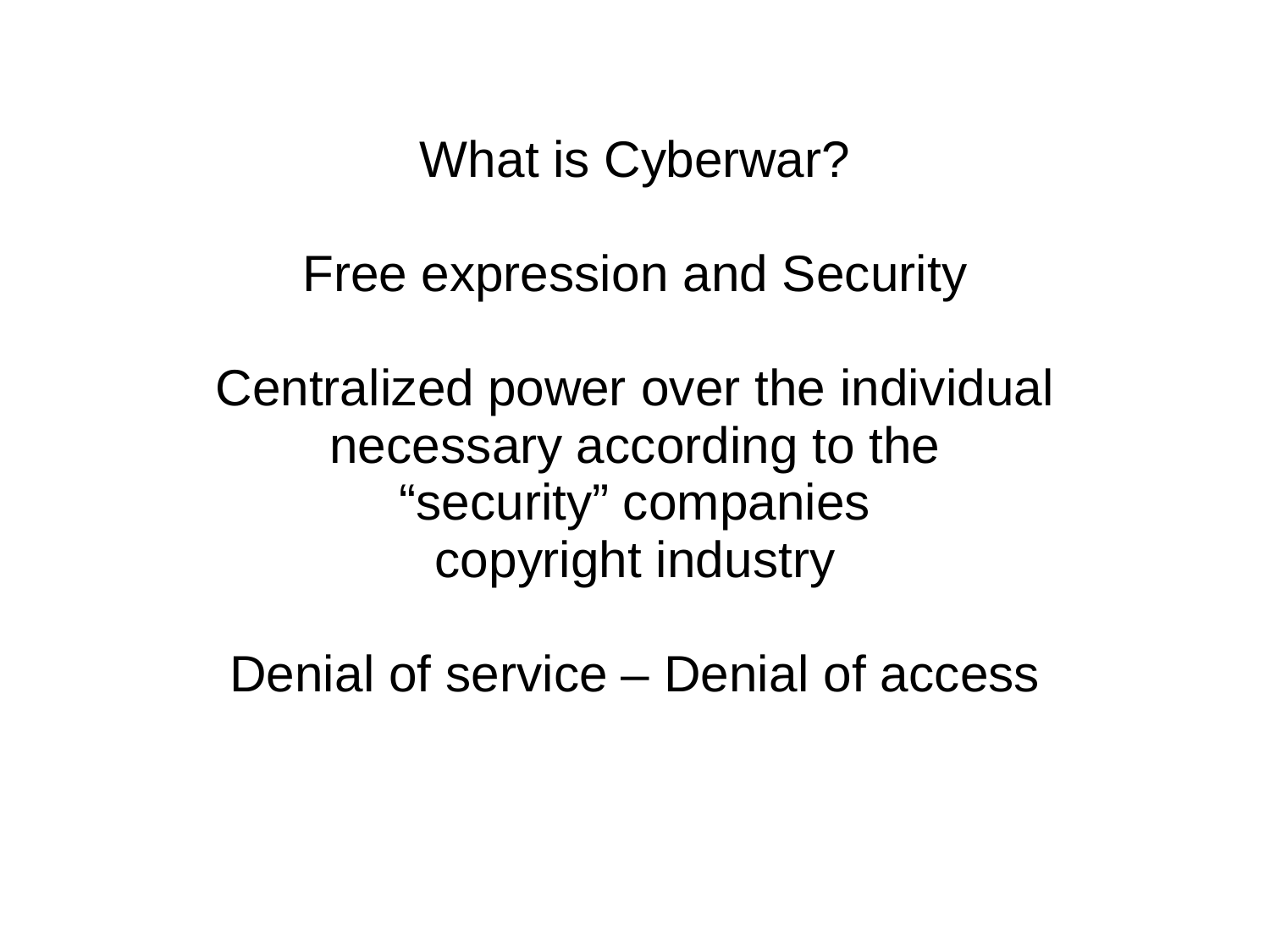### Hidden Services

- available only to Tor clients - hide the owner and the user - the content is still available/vulnerable to anyone on the Tor network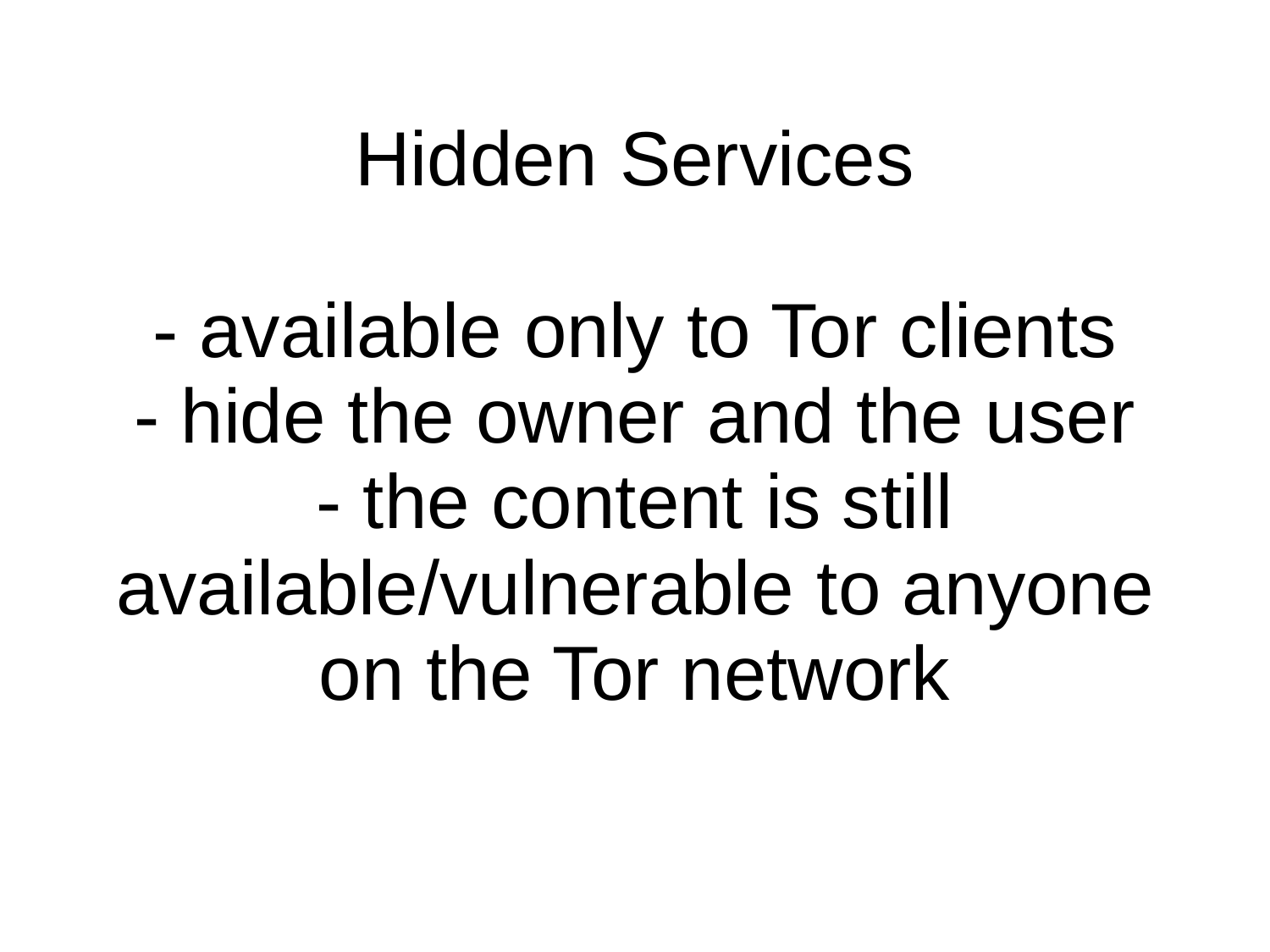# No privacy technology can protect you from yourself – be aware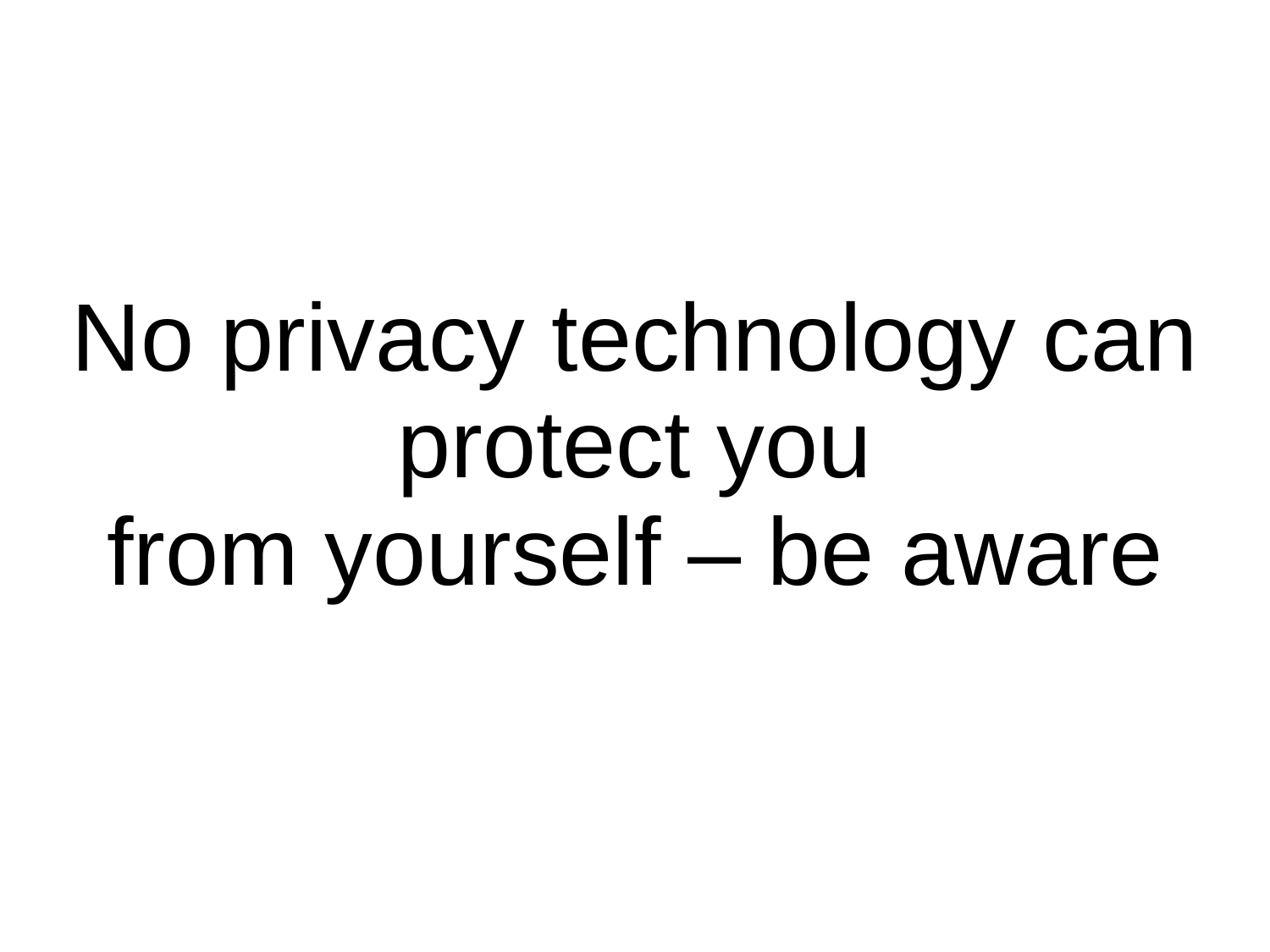# Measuring Tor

http://metrics.torproject.org/

https://trac.torproject.org/projects/tor/wiki/FourYearRoadmap

https://www.torproject.org/research.html.en

https://translation.torproject.org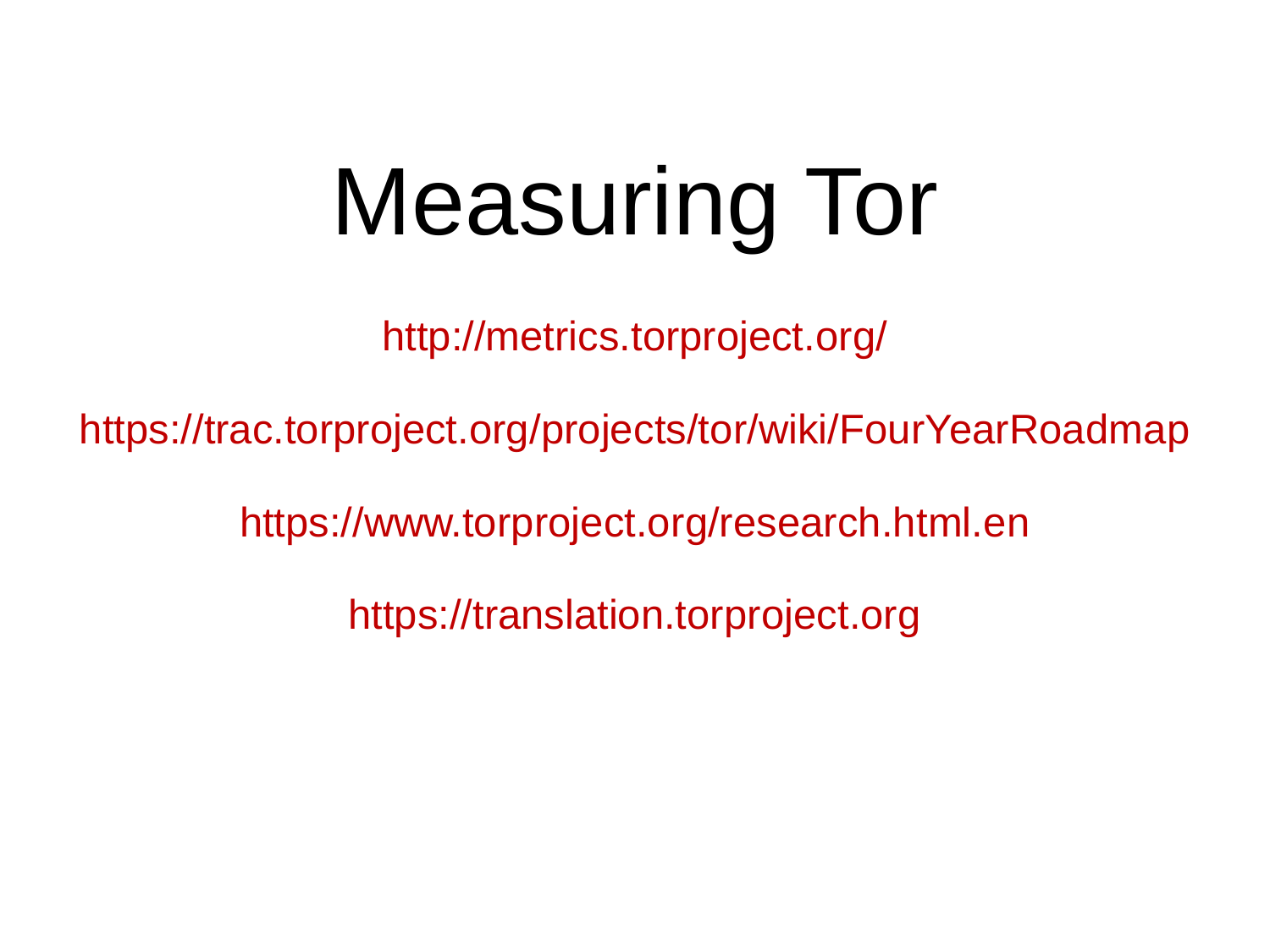#### **Circumvention**

### 10 things to look for (from Roger Dingledine)

- 1. Diverse users
- 2. Works everywhere (or at least in your country, but that would counteract #1)
- 3. Sustained network and development
- 4. Open design
- 5. Decentralized no central repository for information, nothing stored
- about users, distributed resources
- 6. Protection from malicious sites
- 7. No false promises, e.g., "encrypts everything" -- you and your destination must choose to use SSL
- 8. Fast
- 9. Easy to get multiple distribution strategies
- 10. No self promotion

https://svn.torproject.org/svn/projects/articles/circumventionfeatures.html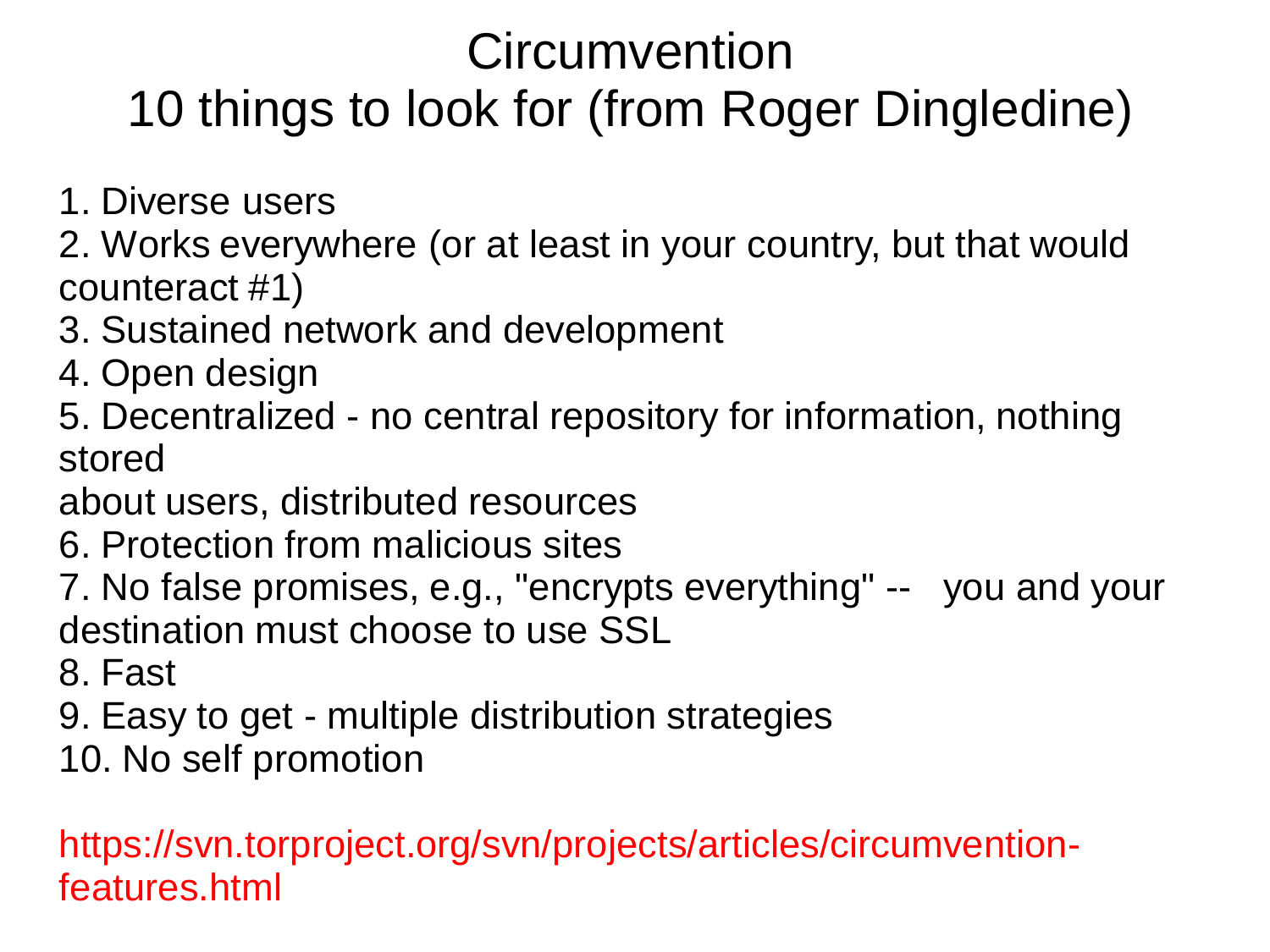# More Tor!

- faster: new relay projects - make privacy & anonymity the norm - enable access for everyone -encourage informed & safer usage